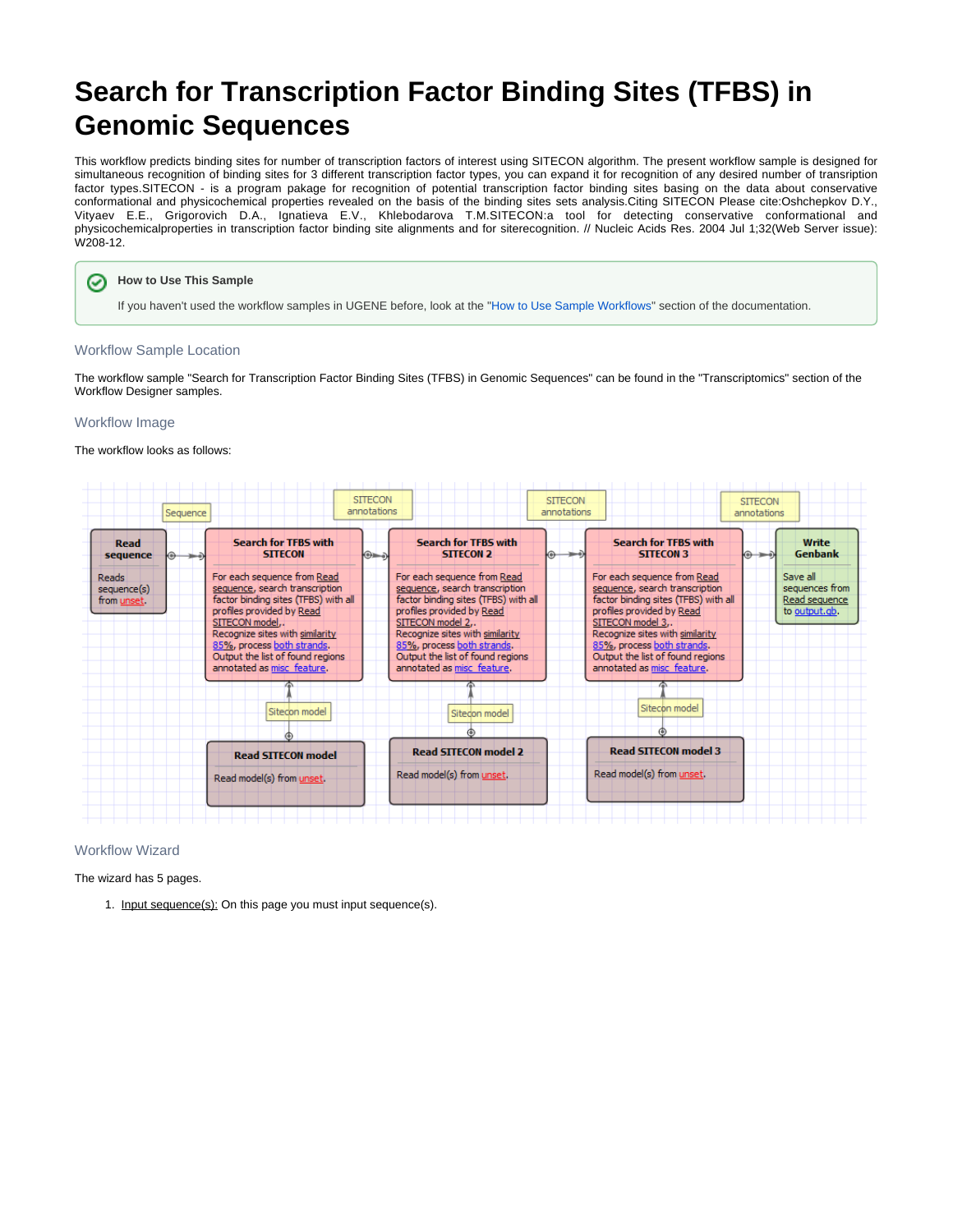| Search for transcription factor binding sites (TFBS) in genomic sequences Wizard |                                                                                     |      |
|----------------------------------------------------------------------------------|-------------------------------------------------------------------------------------|------|
| <b>U</b> GENE                                                                    | Input sequence(s)<br>Dataset 1<br>↑↓ ※<br>$\rightarrow$ $\rightarrow$ $\rightarrow$ |      |
| Defaults                                                                         | Next<br>Cancel                                                                      | Help |

2. Search for TFBS 1, 2, 3: On these pages you can modify search for TFBS parameters.

| Search for transcription factor binding sites (TFBS) in genomic sequences Wizard |                                                                  |                              | g<br>$\mathbf{x}$  |
|----------------------------------------------------------------------------------|------------------------------------------------------------------|------------------------------|--------------------|
| <b>U</b> GENE                                                                    | Search for TFBS I<br>SITECON model I<br>Input file(s)            | Required                     | $\cdots$           |
|                                                                                  | Search for TFBS with SITECON I<br>Result annotation<br>Search in | misc_feature                 | ▼                  |
|                                                                                  | Min score                                                        | 85%                          | ÷                  |
|                                                                                  | Min Err1<br>Max Err2                                             | 0.00000                      | $\div$             |
|                                                                                  |                                                                  | 0.001000                     | $\frac{\Delta}{T}$ |
| <b>Defaults</b>                                                                  |                                                                  | $<$ Back<br>Next ><br>Cancel | Help               |

## The following parameters are available:

| Input file(s)     | Semicolon-separated list of paths to the input files.                                                                                                                     |  |  |
|-------------------|---------------------------------------------------------------------------------------------------------------------------------------------------------------------------|--|--|
| Result annotation | Annotation name for marking found regions.                                                                                                                                |  |  |
| Search in         | Which strands should be searched: direct, complement or both.                                                                                                             |  |  |
| Min score         | Recognition quality percentage threshold.                                                                                                                                 |  |  |
|                   | If you need to switch off this filter choose the lowest value                                                                                                             |  |  |
| Min Err 1         | Alternative setting for filtering results, minimal value of Error type I.<br>Note that all thresholds (by score, by err1 and by err2) are applied when filtering results. |  |  |